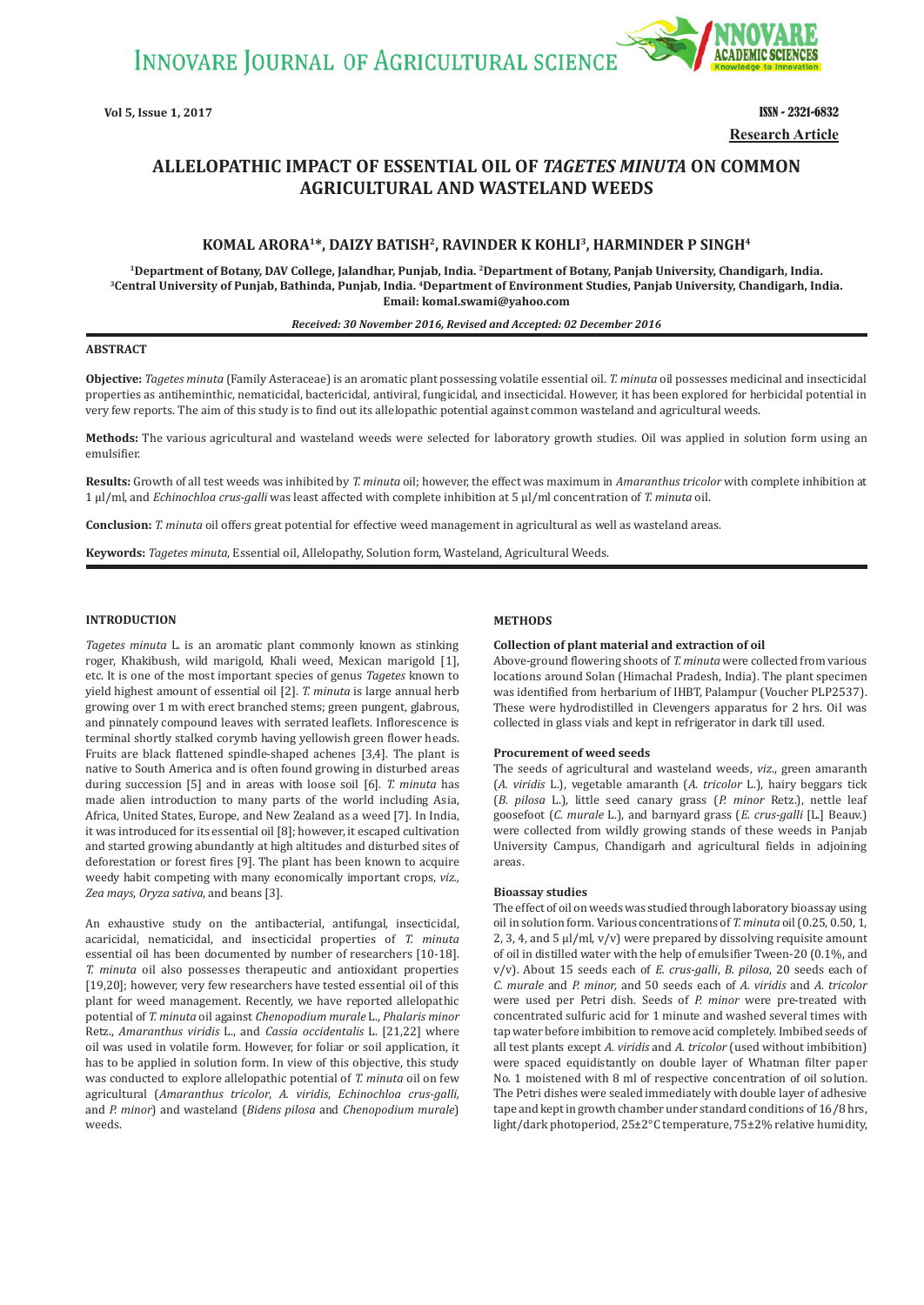and  $150 \mu \text{mol/m}^2$ /seconds photon flux density for summer plants (*B. pilosa*, *E. crus-galli*, *A. viridis*, and *A. tricolor*), whereas winter plants (*C. murale* and *P. minor*) were kept at temperature 10±2°C maintaining rest of the conditions similar to summer plants. A parallel control was kept without oil treatment and 5 replicates were maintained for each concentration. After 7 days, observations/measurements were made in terms of germination percentage, radical length, and plumule length.

#### **Statistical analysis**

The experiment was conducted in completely randomized block design and repeated twice. All the data were presented as mean values of both the experiments. Data were subjected to one-way analysis of variance followed by separation of treatment means from the control at p≤0.01 and 0.05 applying *post*-*hoc* Dunnett's Test using SPSS PC software.

### **RESULTS AND DISCUSSION**

The effect of *T. minuta* oil on growth of test weeds was studied in the form of germination percentage, radical length and plumule length of seedlings grown under lab conditions. The % germination of control samples was recorded as 94.44±1.93, 97.78±1.92, 100±0, 96.67±5.77, 83.33±2.89, and 100±0% in *A. tricolor*, *A. viridis*, *B. pilosa*, *C. murale*, *E. crus-galli,* and *P. minor*, respectively (Fig. 1a). At lower concentrations, a dose-dependent decrease in germination was noticed in all test plants, which was statistically significant too except *P. minor*. None of the seeds of *A. tricolor* germinated at 1 μl/ml treatment whereas among other weeds maximum inhibition was observed in *C. murale* (65%) and *B. pilosa* (53.3%). At higher concentrations (2 μl/ml), the % germination declined to zero in *C. murale, A. viridis,* and *B. pilosa*. Least allelopathic effect on germination was observed in *E. crus-galli* where a reduction of 65% was observed at 4 μl/ml followed by complete inhibition at 5 μl/ml concentration. From the dose-response curves, inhibitory threshold values were calculated. Among agricultural weeds, half maximal inhibitory concentration value  $(IC_{50})$  was maximum for *E. crus-galli* (3.36 μl/ml) and minimum for *A. tricolor* (0.47 μl/ml) (Table 1).

Similarly, reduction in radicle length was also observed in response to concentration of oil (Fig. 1b). Radicle length in control seedlings was 5.64±0.04, 3.04±0.02, 1.87±0.08, 3.49±0.06, 6.75±0.28, and 6.5±0.12 cm in *A. tricolor*, *A. viridis*, *B. pilosa*, *C. murale*, *E. crus-galli,* and *P. minor*, respectively. With treatment of 0.25 μl/ml, reduction in radicle length was nearly 23, 24, 26, and 16% in *A. tricolor*, *A. viridis*, *C. murale,* and *E. crus-galli*, respectively. At 0.5 μl/ml, radicle length in weeds *A. tricolor*, *A. viridis*, *B. pilosa*, *C. murale*, *E. crus-galli,* and *P. minor* was 1.89±0.04, 2.05±0.03, 2.13±0.03, 1.83±0.06, 5.39±0.05, and 5.21±0.23, respectively. At 1 and 2 μl/ml concentrations, most sensitive plant was *P. minor* (nearly 65% reduction) and least was *B. pilosa* (nearly 4% reduction). At 3 μl/ml, radicle length in *E. crus-galli* and *P. minor* was 2.42±0.08 and 0.67±0.03 cm, respectively. At 5 μl/ml concentration, none of the weeds germinated at all.

In general, with an increase in concentration, plumule length also decreased (Fig. 2). In control, seedlings of broad-leaved weeds, *viz*., *A. tricolor*, *A. viridis*, *B. pilosa,* and *C. murale* and it was 1.61±0.16, 1.29±0.02, 2.69±0.20, and 2.03±0.21, respectively. With the treatment of 0.25 μl/ml, the % reduction observed in *A. tricolor*, *A. viridis*, *C. murale*, *E. crus-galli,* and *P. minor* was nearly 28, 16, 38, 3, and 11%, respectively. Promotory effect of oil was noticed in *B. pilosa*, with increase of 2% in plumule length at this concentration. In response to 0.5 μl/ml concentration of oil, maximum reduction was observed in *B. pilosa* and *A. tricolor* (nearly 67 and 65%, respectively). Similarly at

Table 1: IT and IC<sub>50</sub> values for weeds and crops using solution **form of oil treatment**

| Test plant         | IT $(\mu l/ml)$ | $IC_{\epsilon_0}(\mu l/ml)$ |
|--------------------|-----------------|-----------------------------|
| Agricultural weeds |                 |                             |
| A. tricolor        | 0.25            | 0.47                        |
| A. viridis         | 0.25            | 1.25                        |
| E. crus-galli      | 0.25            | 3.36                        |
| P. minor           |                 | 3.15                        |
| Wasteland Weeds    |                 |                             |
| B. pilosa          | 0.25            | 0.98                        |
| C. murale          | 0.25            | 0.49                        |

*B. pilosa: Bidens pilosa, C. murale: Chenopodium murale, P. minor: Phalaris minor, E. crus-galli: Echinochloa crus-galli, A. tricolor: Amaranthus tricolor*, IT: Inhibitory threshold,  $IC_{50}$ : Inhibitory concentration



**Fig. 1: (a) Effect of** *Tagetes minuta* **oil on germination and (b) radicle length of agricultural and wasteland weeds. Results are expressed as mean ± standard error (Y error bar); \*, \*\*along each symbol in each figure represent significant difference at p≤0.05 and 0.01, respectively, applying Dunnett's test**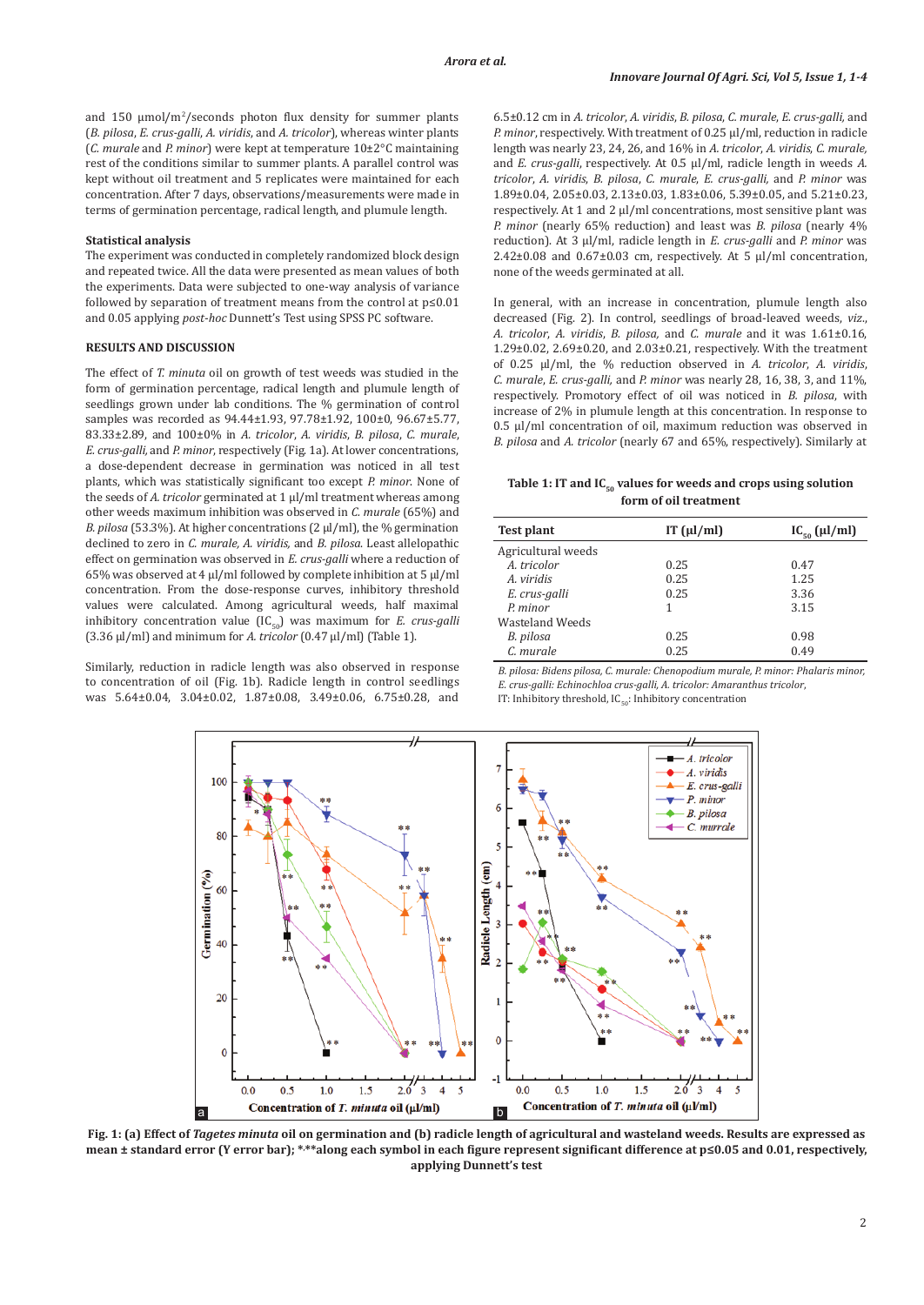

**Fig. 2: Effect of** *Tagetes minuta* **oil on plumule length of agricultural and wasteland weeds. Results are expressed as mean ± standard error (Y error bar); \*\*along each symbol in each figure represent significant difference at p≤0.01 applying Dunnett's test**

1 μl/ml concentration, among all the target plants, maximum inhibition of plumule length was observed in *C. murale* (nearly 52%). At 2 μl/ml, *B. pilosa*, *A. viridis*, *A. tricolor*, *C. murale* were completely inhibited, and plumule length in *E. crus-galli* and *P. minor* was reduced by nearly 25% and 58%, respectively. At 4 μl/ml concentration, it was 3.28±0.07 cm in *E. crus-galli* leading to approximately 51.3% reduction.

Thus, allelopathic impact of *T. minuta* essential oil resulted in overall reduction of growth of test weeds, in general.

Germination and growth bioassays are primary tools for determining phytotoxic activity [23], and may detect potential allelopathic effects under controlled laboratory conditions. In this study, it is clear that *T. minuta* oil exerts allelopathic effect on various weeds. In general, a dose-dependent type of relationship between oil concentrations and germinating parameters of all test plants was apparent, indicating greater inhibition with increase in concentration. Similar observations that essential oil exerts inhibitory effect were also made by several other workers [21-29]. Since essential oils are composed of monoterpenes and/or sesquiterpenes, thus their inhibitory effect may be contributed by all or few major constituents either synergistically or additively. In this study, effect of volatile essential oil of *Tagetes* was species specific. Some weeds were affected to greater extent (*A. tricolor* and *A. viridis*) than others (*E. crus-galli*). The differential susceptibility of different plants may be attributed to their seed size [30] or due to their different genetic constitution. In relevance to observations made in this study, we may infer that *T. minuta* oil inhibits germination and growth of other plants, however, detailed study for determining the mode of action of oil with regards to biochemical, anatomical, and morphological changes needs to be done.

# **CONCLUSION**

*T. minuta* oil possesses phytotoxicity toward test weeds. Radicle growth was affected more compared to the plumule. The effect of *T. minuta* oil varied from species to species with maximum allelopathic inhibition of *A. viridis* and *A. tricolor*.

# **REFERENCES**

- 1. Randall R, Kessal O. National list of naturalized invasive and potentially invasive garden plants. Australia, Sydney: WWF; 2004. p. 98.
- 2. Singh V, Singh B, Kaul VK. Domestication of wild marigold (*Tagetes minuta* L.) as a potential economic crop in western Himalaya and north Indian plains. Econ Bot 2003;57:535-44.
- 3. Holm LG, Doll J, Holm E, Pancho JV, Herberger JP. World Weeds: Natural Histories and Distribution. New York: John Wiley and Sons Publishers; 1997.
- 4. Wang CM, Chen CH. *Tagetes minuta* L. (Asteraceae), a newly naturalized plant in Taiwan. Taiwania 2006;51:32-5.
- 5. Soule J. *Tagetes minuta*: A potential new herb from South America. In: Janick J, Simon JE, editors. New Crops. New York: Wiley; 1993. p. 649-54.
- 6. Khatri S, Phougat N, Chaudhary R, Singh B, Chillar AK. Chemical composition, antioxidant, antibacterial and cytotoxicity analysis of *Blumea lacera* (Burm.f.) DC. Int J Pharm Pharm Sci 2016;8(8):313-9.
- 7. Naqinzhad A, Mehrvarz SS. Some new records for Iran and flora Iranica area collected from Boujagh National Park. Iran J Bot 2007;13(2):112-9.
- 8. Rao RR, Chowdhery HJ, Hajra PK, Kumar S, Pant PC, Naithani BD, *et al*. Flora Indicae Enumeratio-Asteraceae, Botanical Survey of India, Series 4. New Delhi: Government of India; 1988.
- 9. Ivens GW. East African Weeds and Their Control. Nairobi: Oxford University Press; 1967.
- 10. Cunha JA, Bolzan LP, Fausto VP, Scheid G, Scheeren CA, Madalosso RG, *et al*. Characterization and antifungal activity of the essential oil of *Tagetes minuta* front of the *Cryptococcus* spp. Isolates from the environment. Int J Pharm Pharm Sci 2016;8(3):390-92.
- 11. Ruiz C, Cachay M, Domínguez M, Velásquez C, Espinoza G, Ventosilla P, *et al*. Chemical composition, antioxidant and mosquito larvicidal activities of essential oils from *Tagetes filifolia*, *Tagetes minuta* and *Tagetes elliptica* from Perú. Plant Med 2011;77(12):30.
- 12. Garcia MV, Matias J, Barros JC, Lima DP, Lopes RS, Andreotti R. Chemical identification of *Tagetes minuta* Linnaeus (Asteraceae) essential oil and its acaricidal effect on ticks. Rev Bras Parasitol Vet 2012;21(4):405-11.
- 13. Macedo TF, Oliveira LM, Camurca-Vasconcelos AL, Ribeiro WL, Santos JM, Morais SM, *et al. In vitro* effects of *Coriandrum sativum*, *Tagetes minuta*, *Alpinia zerumbet* and *Lantana camara* essential oils on *Haemonchus contortus*. Rev Bras Parasitol Vet 2013;2(4):463-9.
- 14. Muyima ON, Nziweni S, Mabinya LV. Antimicrobial and antioxidative activities of *Tagetes minuta*, *Lippia javanica* and *Foeniculum vulgare* essential oils from the Eastern Cape Province of South Africa. J Essent Oil Bear Plants 2013;7(1):68-78.
- 15. Wanzala W, Ogoma SB. Chemical composition and mosquito repellency of essential oil of *Tagetes minuta* from the Southern slopes of Mount Elgon in Western Kenya. J Essent Oil Bear Plants 2013;16(2):216-32.
- 16. Sadia S, Khalid S, Qureshi R, Bajwa A. *Tagetes minuta* L. A useful underutilized plant of family Asteraceae: A review. Pak J Weed Sci Res 2013;19(2):179-89.
- 17. Ali NA, Sharopov FS, Al-Kaf AG, Hill GM, Arnold N, Al-Sokari SS, *et al.* Composition of essential oil from *Tagetes minuta* and its cytotoxic, antioxidant and antimicrobial activities. Nat Prod Commun 2014;9(2):265-8.
- 18. Shirazi MT, Gholami H, Kavoosi G, Rowshan V, Tafsiry A. Chemical composition, antioxidant, antimicrobial and cytotoxic activities of *Tagetes minuta* and *Ocimum basilicum* essential oils. Food Sci Nutr 2014;2(2):146-55.
- 19. Karimian P, Kavoosi G, Amirghofran Z. Anti-oxidative and antiinflammatory effects of *Tagetes minuta* essential oil in activated macrophages. Asian Pac J Trop Biomed 2014;4(3):219-27.
- 20. Kyarimpa C, Omolo IN, Kabasa JD, Nagawa CB, Wasswa J, Kikawa CR. Evaluation of anti-oxidant properties in essential oil and solvent extracts from *Tagetes minuta*. Afr J Pure Appl Chem 2015;9(5):98-104.
- 21. Arora K, Batish DR, Singh HP, Kohli RK. Allelopathic potential of the essential oil of wild marigold (*Tagetes minuta* L.) against some invasive weeds. J Environ Agric Sci 2015;3:56-60.
- 22. Arora K, Batish DR, Singh HP, Kohli RK. Comparative ccount of allelopathic potential of essential oil of *Tagetes minuta* L. and its major component *cis*-*β*-ocimene. Ann Plant Sci 2016;5(9):1428-31.
- 23. Szabo LG. Juglone index: A possibility for expressing allelopathic